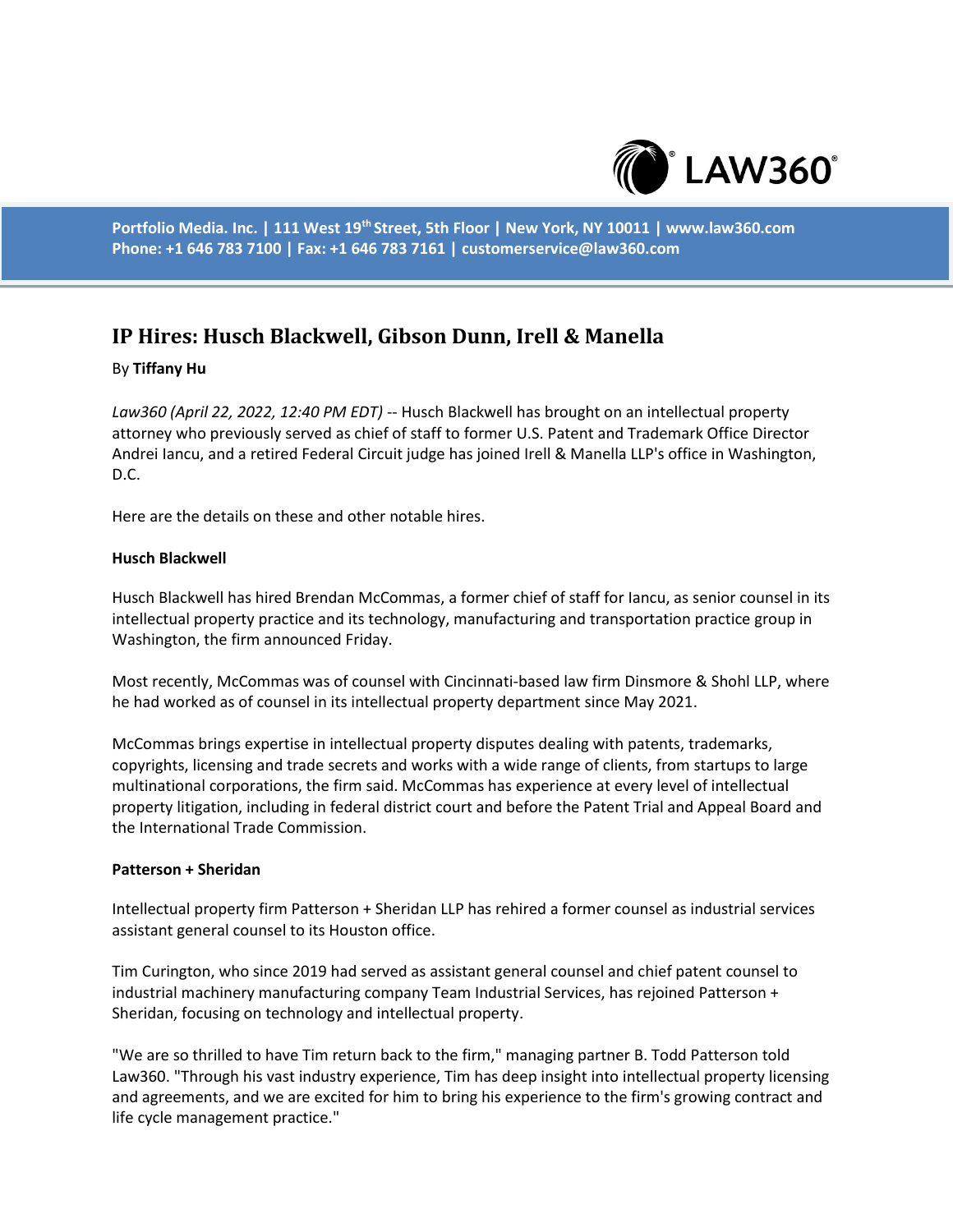# **Gibson Dunn**

Gibson Dunn & Crutcher LLP has expanded its intellectual property group by adding a specialist in patent litigation with more than 15 years of experience in the life sciences, pharmaceutical and biotechnology sectors.

**Charlotte Jacobsen** has joined Gibson Dunn's New York office after just under four years at Ropes & Gray LLP, where she helped establish and lead the firm's life sciences patent litigation practice. Jacobsen has litigated more than 70 cases, including 45 Hatch-Waxman Act disputes for several global pharmaceutical companies. Gibson Dunn announced the move on April 11.

In a statement, Jacobsen said she was happy with the decision to move to her new firm.

"I'm excited to join the patent litigation group at Gibson Dunn," she said. "The firm's intellectual property practice group is one of the very best in the country, representing the leading biopharma clients in high-stakes patent litigation."

## **Crowell & Moring**

Crowell & Moring LLP announced Thursday that it is adding to its Chicago bench, which opened last year, with a partner from Loeb & Loeb LLP focused on commercial litigation and consumer class action defense.

Jason P. Stiehl, who joins the technology and brand protection practice, adds to a Windy City office launched in July 2021 by a merger with local IP firm Brinks Gilson & Lione. Stiehl has a track record in brand protection, an area Crowell & Moring has plans for, but the bulk of his experience is in class action, trade secrets, corporate espionage and commercial litigation, according to the firm.

"Jason is a respected litigator whose brand protection and false advertising experience will be key as we continue to expand our brand protection presence nationwide," Howard Michael, co-chair of Crowell & Moring's technology and brand protection group, said in a statement. "In addition, his knowledge of various technology and innovation sectors aligns well with the deep IP capabilities in our Chicago office and will be valuable to clients who are navigating complex brand protection matters."

Stiehl joins Crowell & Moring from Loeb & Loeb, where he was a partner for four years. Prior to that, he was a partner at Akerman LLP from 2016 to 2018 after spending 10 years at Seyfarth Shaw LLP.

### **Irell & Manella**

Former Federal Circuit Judge Kathleen O'Malley is joining Irell & Manella LLP's Washington, D.C., office, where she will work alongside former USPTO director Iancu on intellectual property policy and other issues, the firm announced Thursday.

Judge O'Malley, who retired from the appeals court last month after 27 years as a federal judge, will focus on IP, alternative dispute resolution and a broad range of other subjects when she joins the firm on April 27 as of counsel, Irell said in a statement.

"We couldn't be more excited to welcome Judge O'Malley to the firm," said Jonathan Kagan, a member of Irell's executive committee. "Her background as both an appellate and district court judge makes her